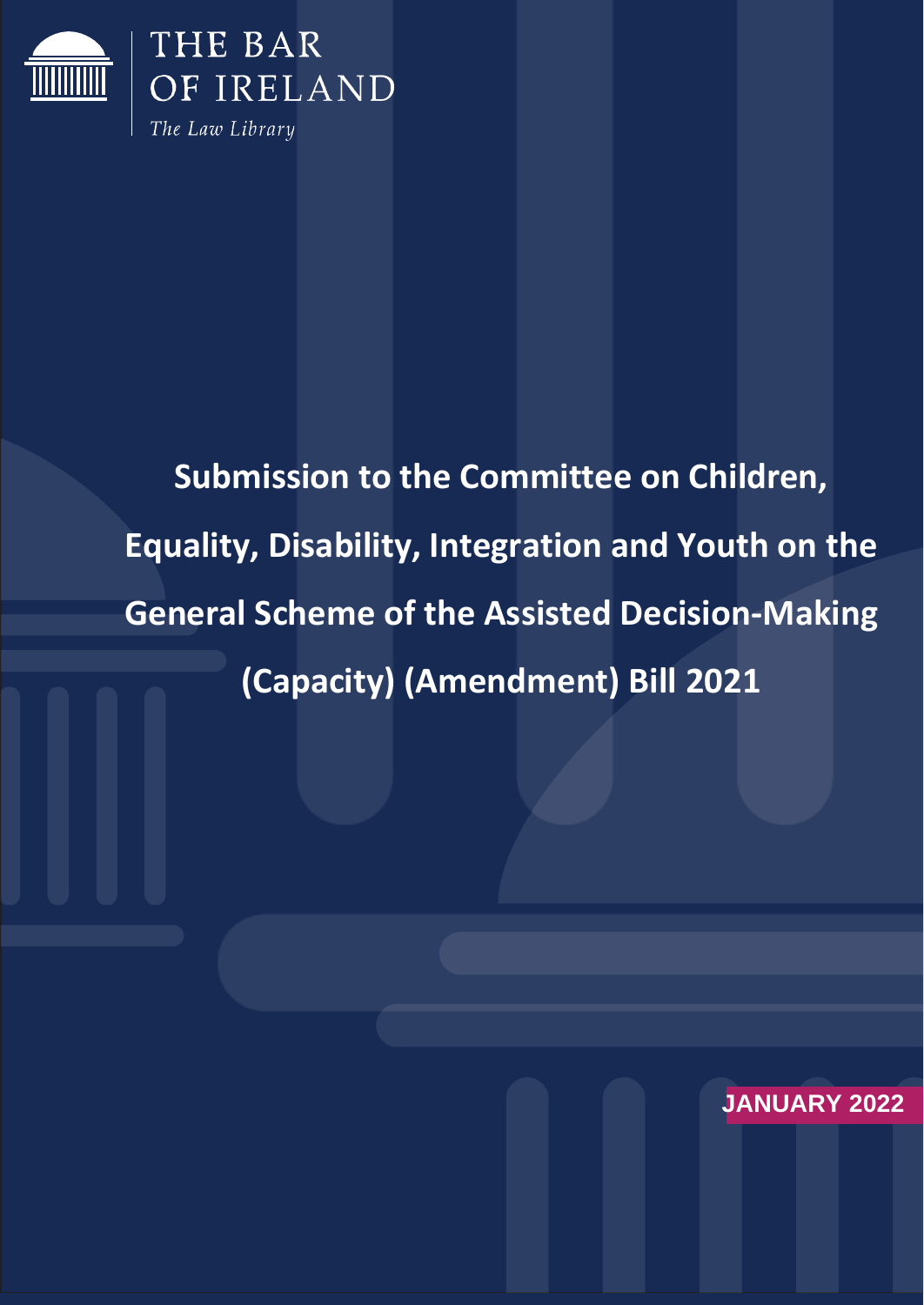# **CONTENTS**

| THE URGENT NEED FOR LEGISLATION FOR DEPRIVATION OF                    |
|-----------------------------------------------------------------------|
|                                                                       |
| THE NEED FOR A COURT TO BE ABLE TO MAKE ANCILLARY                     |
|                                                                       |
| <b>OTHER COMMENTS ABOUT 2021 BILL GENERAL SCHEME  11</b>              |
|                                                                       |
| Parties exempted from requirement to make an ex parte application for |
|                                                                       |
|                                                                       |
|                                                                       |
| Head 38 and 41 - Amendments to the Powers of Attorney provisions 13   |
|                                                                       |
|                                                                       |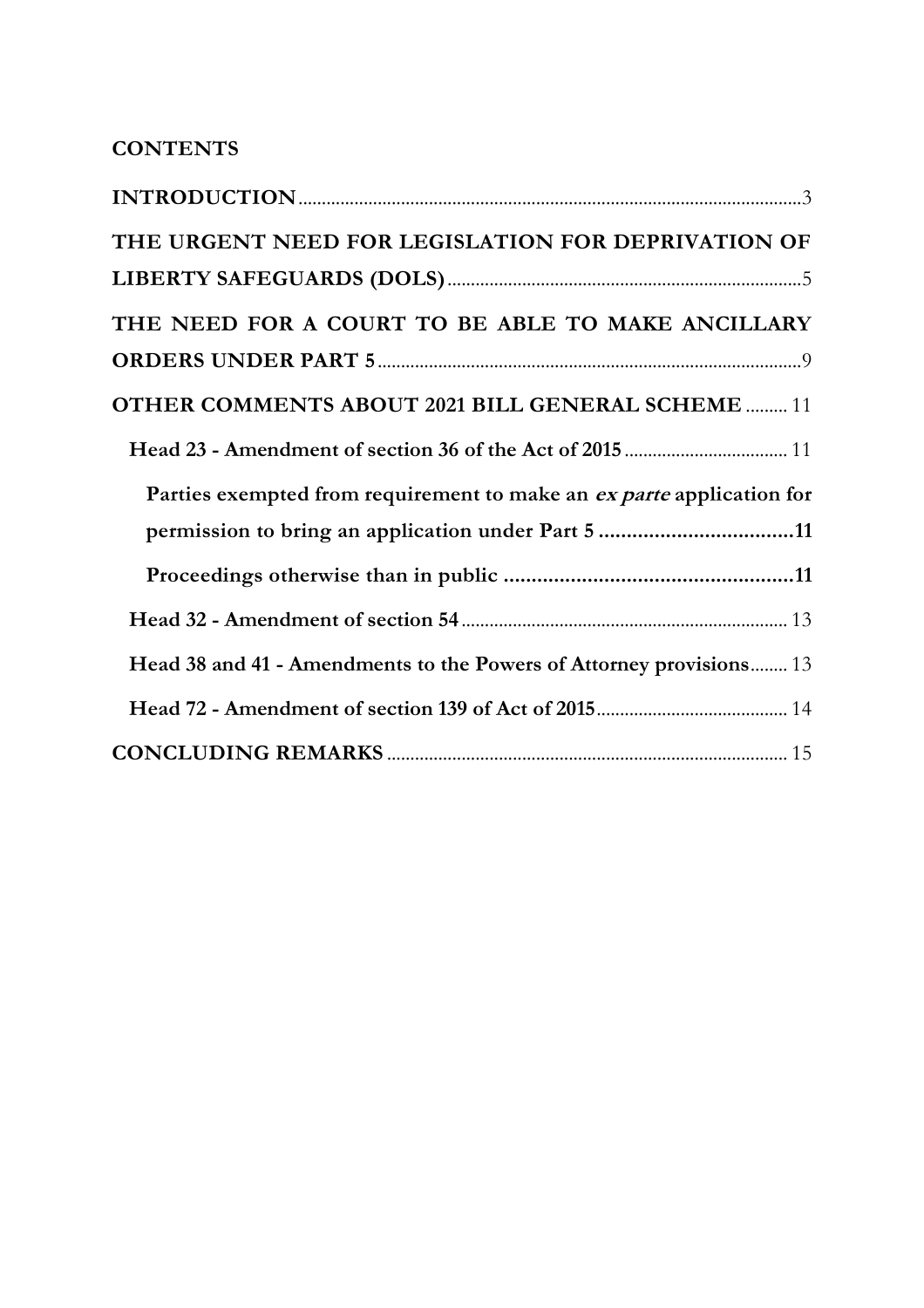#### **INTRODUCTION**

<span id="page-2-0"></span>The Bar of Ireland is the accredited representative body of the independent referral Bar in Ireland, which consists of members of the Law Library and has a current membership of approximately 2,170 practising barristers. The Bar of Ireland is long established, and its members have acquired a reputation amongst solicitors, clients and members of the public at large as providing representation and advice of the highest professional standards.

The Bar of Ireland recognises the immense importance of the Assisted Decision Making (Capacity) Act 2015 ("**the 2015 Act**"), and this General Scheme, in protecting and vindicating the rights of vulnerable people in Ireland. While the submissions below outline some of the potential issues that remain within the current scheme, the purpose of highlighting these issues is to assist with the implementation of the Act, rather than to criticise the extensive work completed to date.

With that in mind, these submissions have focused on the issues that are regularly before the Courts. The independent referral bar has been instrumental in the development of practices, processes and safeguards both under the inherent jurisdiction and in wardship to ensure that those jurisdictions are exercised in a lawful manner, compatible with the Constitution and modern human rights standards, and which places the voice of vulnerable persons at the centre of proceedings, in order to vindicate the rights of those persons.

The Bar of Ireland urges the Joint Committee to ensure that as the structures enacted in the 2015 Act are commenced, those persons' rights are vindicated by an equally robust mechanism which has the flexibility to address unexpected issues which – in our members' experience – inevitably arise.

In that regard, The Bar of Ireland highlights, as its principal submission, that when Part 10 of the 2015 Act ("*Detention Matters*"), is commenced, it will set in train a process of removing the legal basis for regulating restrictions on the liberty of a large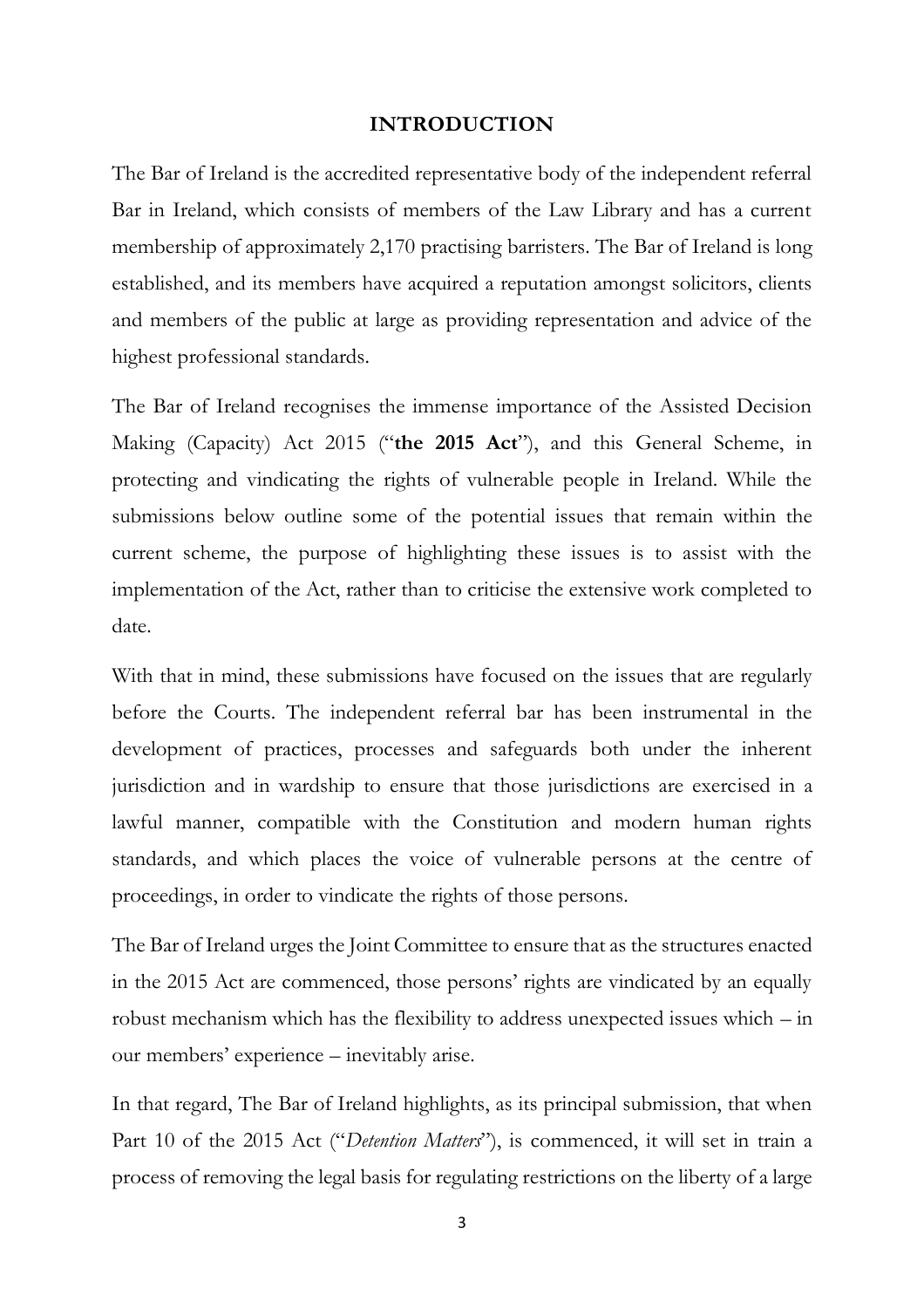cohort of vulnerable persons whom the High Court has assessed to be at risk absent those restrictions. For those persons, the absence of a mechanism for safeguarding and regulating such restrictions will, in the submission of the Bar of Ireland, place that cohort of persons at significant risk of harm.

The failure to provide for such a framework may be a deliberate legislative choice (and the Bar of Ireland notes in that regard, the removal in Heads 27 and 41 from ss.44 and 62 of the 2015 Act of permission to use restraint even in "exceptional emergency circumstances"), or it may be intended to provide that framework in other legislation. In either case, the Bar of Ireland flags that its absence has the potential to lead to uncertainty and potential for irremediable harm.

This submission also addresses what The Bar of Ireland suggests may be a *lacuna* in the 2015 Act and Scheme in relation to the Courts' power to confer ancillary powers under Part 5 of the 2015 Act (*"Applications to court in respect of relevant persons and related matters*"). For Courts to give effect to the intentions behind Part 5 of the Act, The Bar of Ireland suggests that the Courts should have broader discretion to make orders. As the Circuit Court is given the responsibility of determining welfare decisions for persons affected by the Act, the Circuit Court needs a statutory authority to support those welfare decisions.

Finally, this submission comments on the amendments to the General Scheme such as the powers conferred on attorneys in consenting and refusing treatment and the hearing of proceedings in public.

The Bar of Ireland is grateful for the opportunity to comment of this important General Scheme and would welcome the opportunity to engage with the Joint Committee further on any of the points raised in these submissions.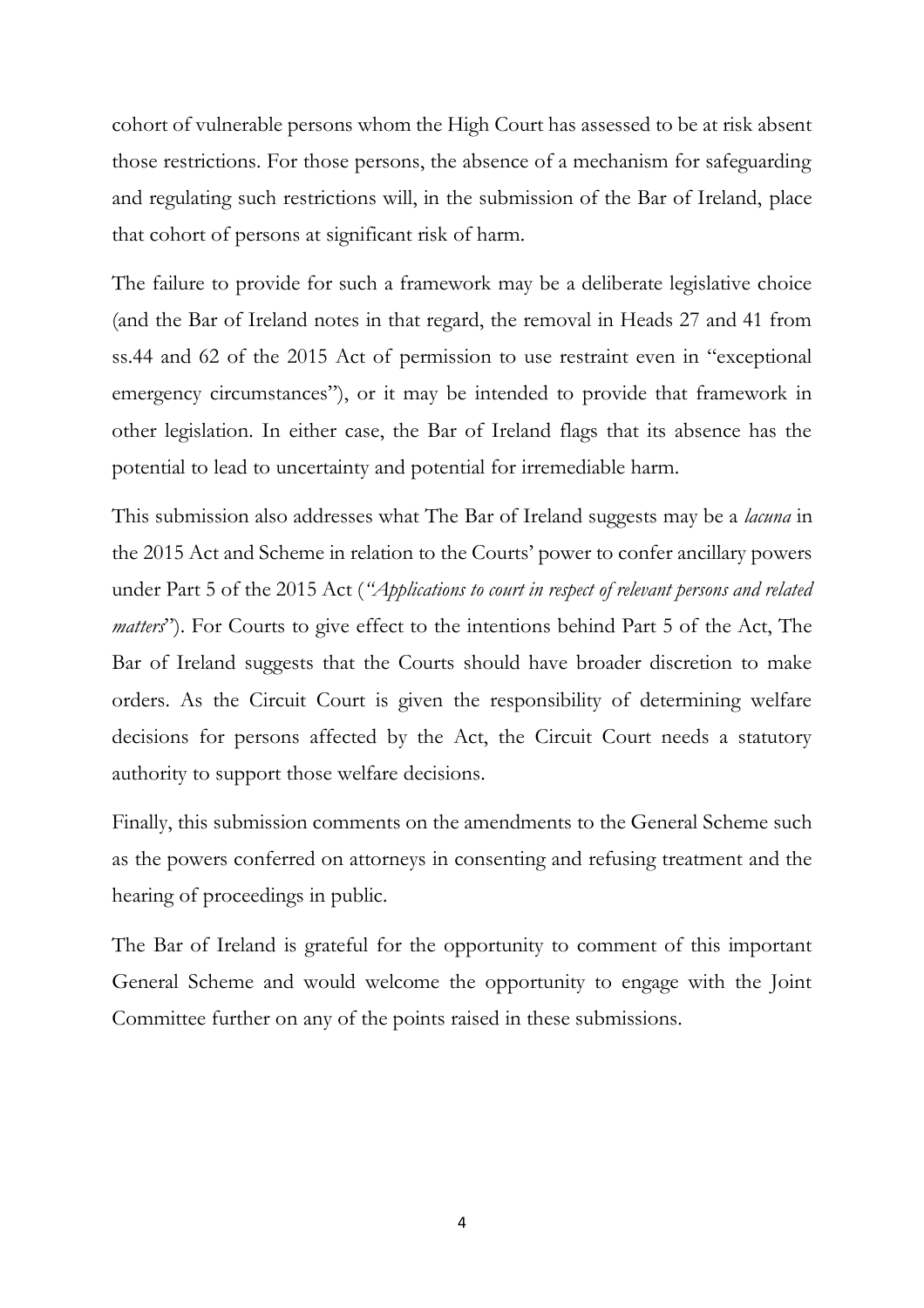## <span id="page-4-0"></span>**THE URGENT NEED FOR LEGISLATION FOR DEPRIVATION OF LIBERTY SAFEGUARDS (DOLS)**

The need for liberty safeguards to accompany the commencement of the 2015 Act has long been recognised. In December 2017, the Department of Health approved the publication for public consultation purposes of preliminary draft Heads of the General Scheme to form Part 13 of the 2015 Act. On 8 December 2017 the Department of Health launched a public consultation on this draft legislation, which was published along with a consultation paper, 'Deprivation of Liberty: Safeguard Proposals', on the Department's website. The consultation paper stated:

*"The central issue to be addressed is that existing legislation in the form of the Assisted Decision-Making (Capacity) Act 2015 and the Mental Health Act 2001 do not provide a procedure for admitting persons without capacity to relevant facilities in which they will be under continuous supervision and control and will not be free to leave, nor do they provide procedural safeguards to ensure that such persons are not unlawfully deprived of their liberty. The draft Heads seek to address this gap."*

The results of the consultation process were published by the Department of Health in July 2019. The Department's report stated:

*"Neither the ADMC Act nor the Mental Health Act (MHA), 2001 provides procedural safeguards to ensure that people are not unlawfully deprived of their liberty in relevant facilities. In developing the legislative proposals, the Department of Health aims to address this gap in the existing legislation."*

However, insofar as the Bar of Ireland is aware, no further or updated legislative proposals have yet been published. This Government has committed to a June 2022 commencement date for the balance of the 2015 Act but has not, as of yet, taken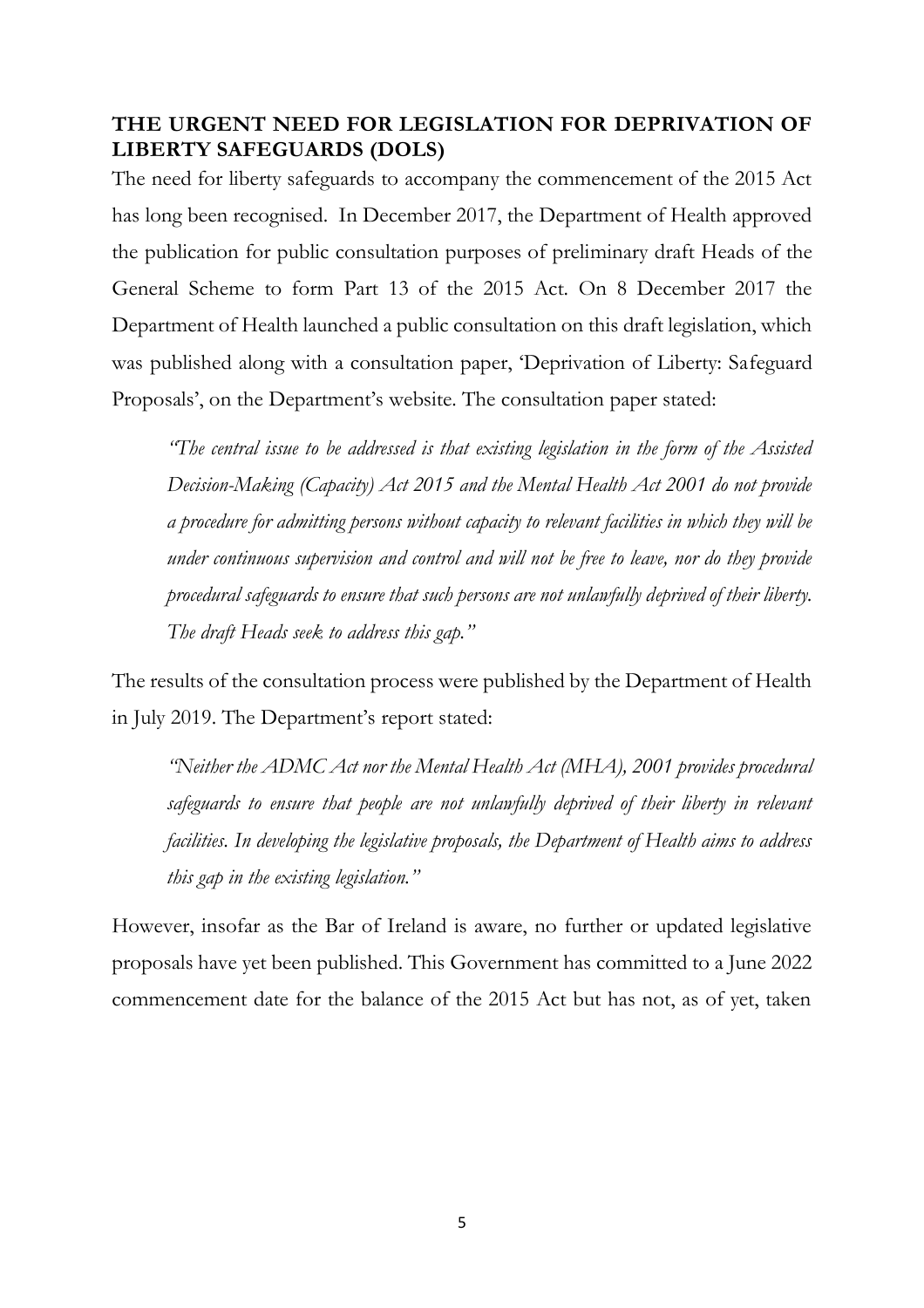steps to address the "gap" which will be created upon commencement of the Act in the absence of appropriate "Deprivation of liberty safeguards" (DOLS).

That gap arises as follows:

There are currently many persons with disabilities living and being cared for in facilities, such as nursing home or houses in the community, who are subject to some form of restriction on or deprivation of their liberty because of the risks which they would face at large in the community, and the commensurate level of security or supervision involved in their packages of care.<sup>1</sup>

The key point in relation to these placements is that they are not "Approved Centres" within the meaning of the Mental Health Act 2001 (i.e. a specially registered "hospital or other inpatient facility for the care and treatment of persons suffering from mental illness or

#### **Vignette 1**

Sarah is an 18 year old woman with no mental disorder under the MHA but a diagnosis of an emotionally unstable personality disorder deemed to impact on her decision making-capacity due to a high risk of engaging in impulsive and selfharming behaviour including suicide attempts when not supervised 1 to 1. She was raised by a single parent who has two other children with special needs and who therefore cannot manage Sarah's needs in the family home. Sarah is a ward of court, and she currently has HSE funded packages of care that involve deprivation of liberty due to the levels of supervision and staff control. These measures are authorised and reviewed at least every 6 months by the wardship court. Under s.108(4) of the 2015 Act these orders will have to be discharged. That means either the service provider will have

to terminate the delivery of the service (leaving Sarah in a potentially lifethreatening situation) or continue to provide a service which would involve an unlawful deprivation of liberty.

mental disorder"), nor in most cases do the persons living there suffer from the type of mental illness or mental disorder that would warrant their admission to such a facility.

At present, the only way in which these arrangements can be lawfully authorised, and the affected persons given rights of independent court review and related safeguards is through the mechanism of wardship in the High Court. The shortcomings in the wardship system are well known but as matters stand, it will, at the time of commencement of the 2015 Act, be the only legal means for reviewing,

<sup>&</sup>lt;sup>1</sup> The National Safeguarding Committee, Review of current practice in the use of wardship for adults in Ireland, at p. 92.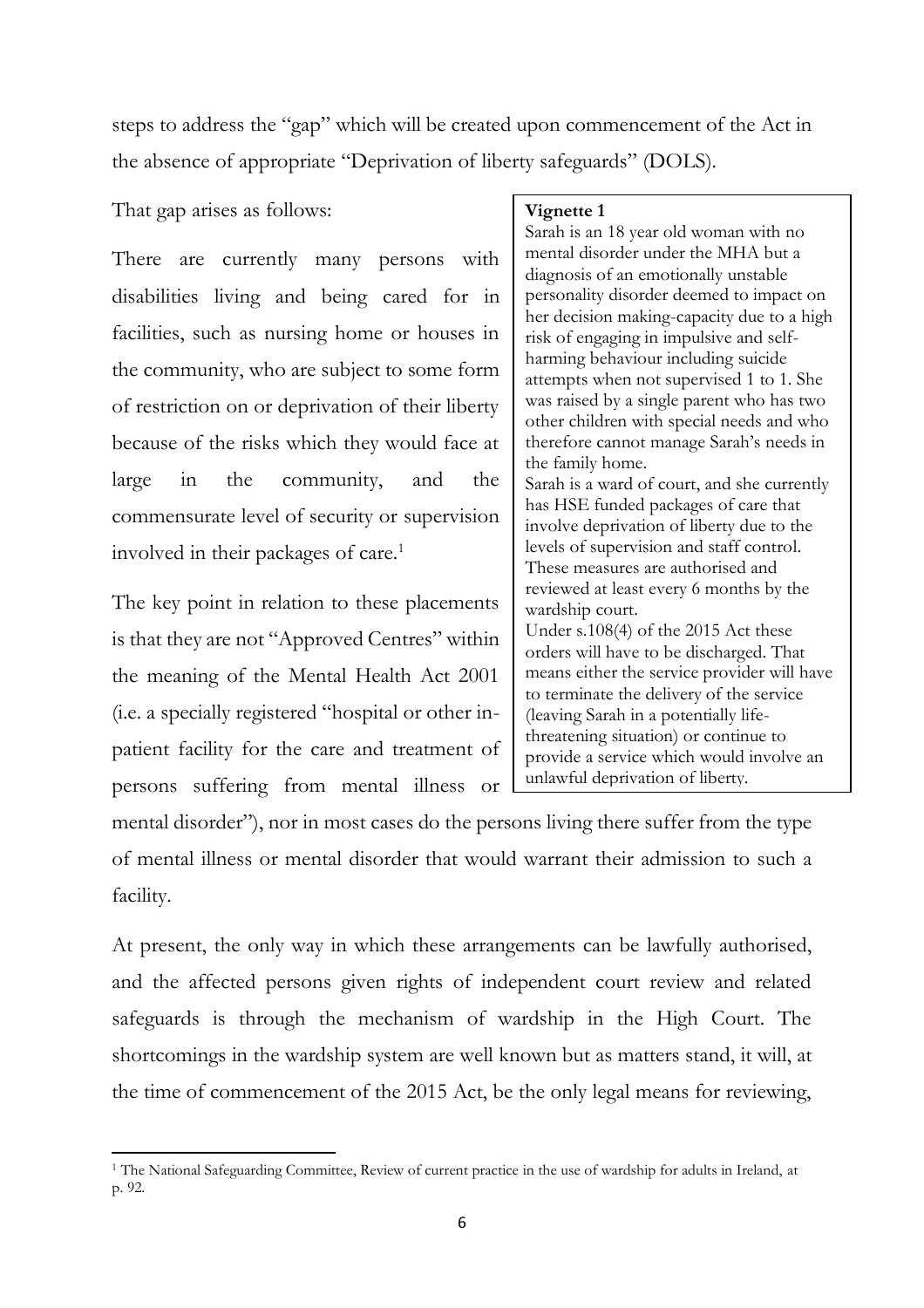scrutinising and authorising these placements and restrictions. Absent those safeguards, both the Supreme Court and the European Court of Human Rights have made clear that such living arrangements are not lawful.

If the 2015 Act (as it is to be amended) represents a deliberate legislative choice to bring to an end such types of protected placement, then the 2015 Act will, the Bar of Ireland considers, achieve that. If, on the other hand, that consequence is not foreseen, then the Bar of Ireland flags that urgent legislative steps appear to be needed to ensure that the commencement of the 2015 Act does not create a legal vacuum in respect of the care and protection of that cohort of vulnerable persons.

The mechanism by which this comes about is set out below.

Pursuant to s.108(4) of the 2015 Act, upon review of detention orders in respect of wards in placements which are not approved centres (most Nursing Homes would not be approved centres), where the wardship court determines that the person concerned does not meet the threshold of "mental disorder" as defined in the Mental Health Acts (MHA), it **must** order the discharge of the person from detention.

The mandatory terms of s.108(4) are striking. They leave a court with no discretion in this regard. Although it is not possible to anticipate every future case, the Bar of Ireland considers that the terms of the Act may well inhibit future recourse to the "inherent jurisdiction" of the High Court to continue such detention in cases where, although the detention cannot be continued under the 2015 Act, a future Court considers there to be a risk to the life of the ward if he or she is no longer detained.<sup>2</sup>

It is both foreseeable and likely that such cases will arise. There are many wards of court who are currently subject to detention orders, and who do not meet the

<sup>2</sup> Inherent jurisdiction should not be invoked where there is a satisfactory and existing regime available for dealing with the issue (*G.McG. v D.W. (No. 2)* [2000] 4 IR 1 at pp. 26 and 27 (Murray J); *Mavior v Zerko Ltd* [2013] 3 IR 268 at p. 275 (Clarke J); *Lopes v Minister for Justice, Equality and Law Reform* [2014] IESC 21 (unreported, Supreme Court, 27th March 2014) at para. 2.1 (Clarke J); and *In the matter of F.D.* [2015] IESC 83 at para. 32).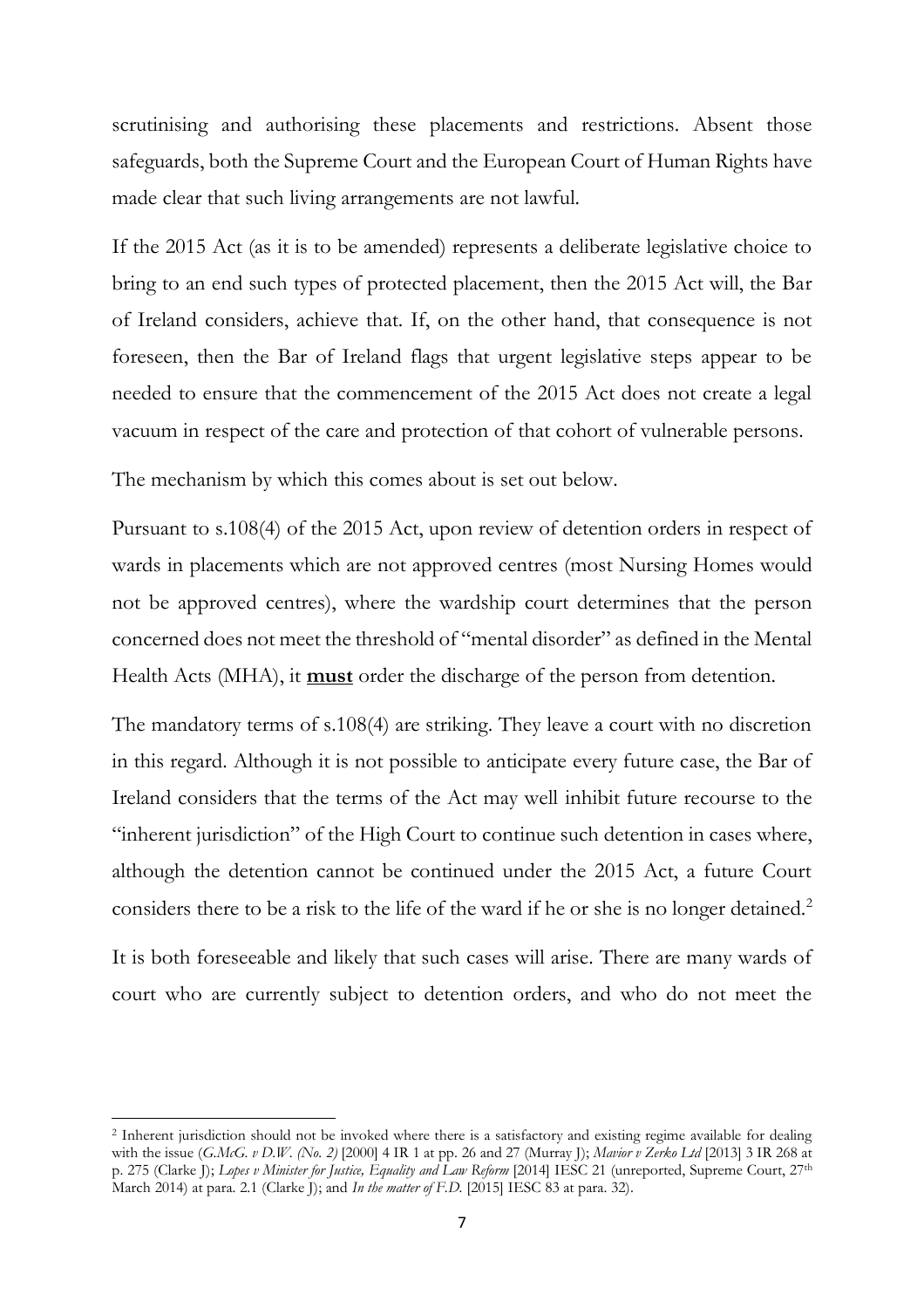#### **Vignette 2**

John is 72 years old and lives in a nursing home. In 2016, he was diagnosed with dementia. He was soon after made a ward of court.

As a result of his dementia, John gets confused in the evenings and has often left his own home and wandered the streets. His family were unable to meet his care needs and keep him safe, so he was admitted to a nursing home. Since his admission to the home, John is more content but will sometimes express a strong wish to leave and return to his parents' home (though his parents are long deceased, and their old family house was demolished) and may try to exit the nursing home to give effect to this wish.

The HSE sought orders from the wardship court that the nursing home would not have to give effect to John's expressed wishes to leave, that they could use a locked keypad to prevent John exiting the unit and for permission for An Garda Síochána to return John to the nursing home if he did leave the home.

There is no provision under the 2015 Act to authorise a deprivation of liberty in this way or to confer powers on An Garda Síochána to return John into the custody of the nursing home.

threshold of "mental disorder" as defined in the MHA, yet where the High Court has found that orders authorising restriction or deprivation of liberty are necessary and appropriate to vindicate the ward's rights because of the severity of the impact on their decision makingcapacity and behaviour of their conditions, notwithstanding those conditions fall outside the MHA definition.

These individuals may not meet the definition of "mental disorder" because, either:

They do not have a mental illness as defined under the MHA.

Their developmental or intellectual disability or dementia is not significant; and/or The detention and treatment of them in an acute psychiatric setting would not be clinically

appropriate or beneficial.

While the nature of the relevant underlying condition may fall outside the narrow confines of s.3 of the MHA, those persons may still lack decision-making capacity (as understood under the 2015 Act) and the risks that they face in the community may be every bit as acute—and in some cases more acute—than those faced by persons with a "s.3 mental disorder".

As noted above, the Department of Health recognised in 2019 that "[n]either the ADMC Act or the Mental Health Act (MHA) 2001 provides procedural safeguards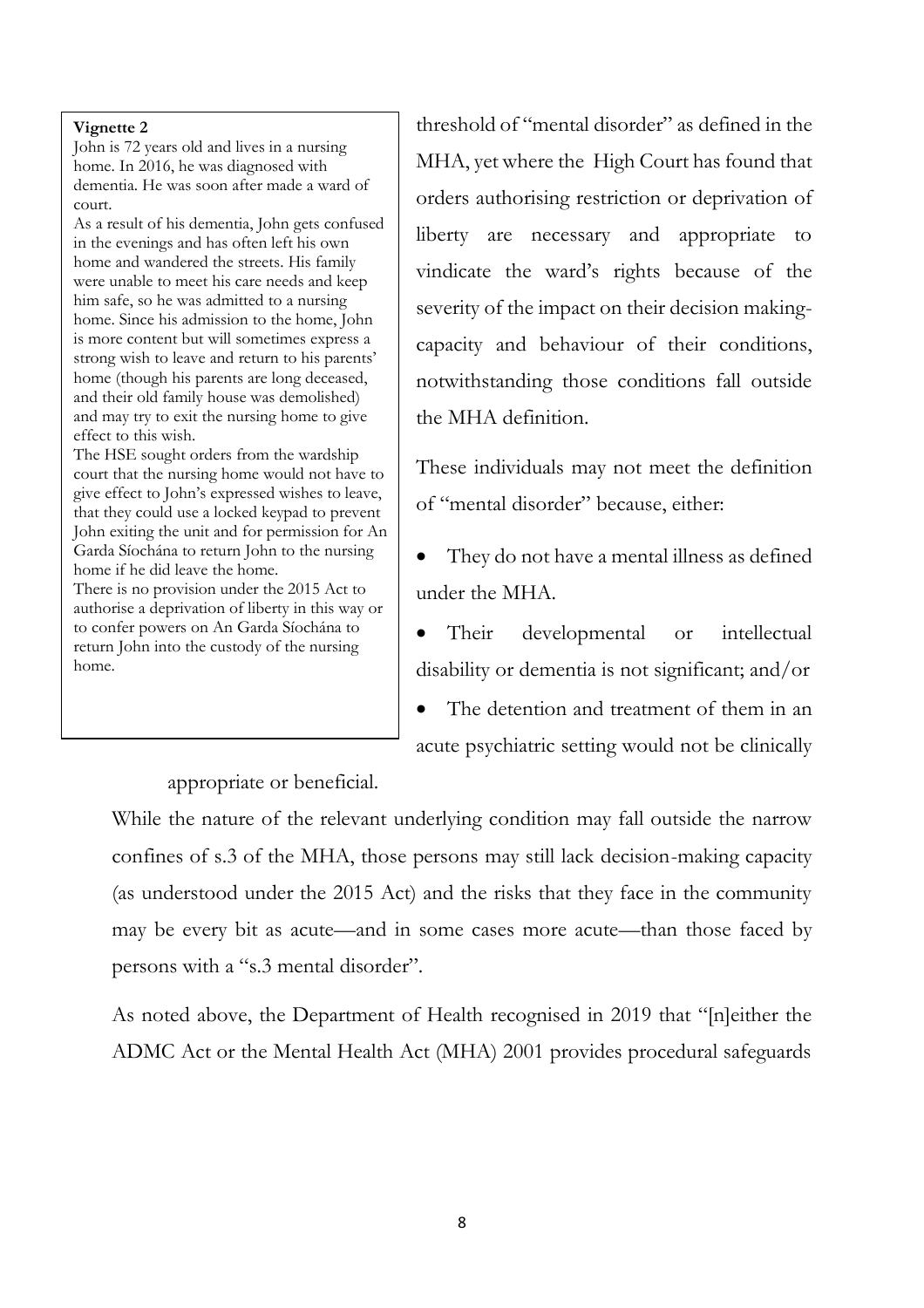to ensure that people are not unlawfully deprived of their liberty in relevant facilities."<sup>3</sup>

However, legislation providing for DOLS does not appear to have been developed at the same pace as the 2015 Act. The Bar of Ireland is concerned that this mismatch will bring about a legal vacuum where extremely vulnerable persons will either be unlawfully deprived of their liberty or released from detention orders which are a necessary element of their care and treatment.

The need for safeguards identified by the Department of Health in 2019 remains. The consequences of the legislative gap identified under this heading are, in the view of the Bar of Ireland, potentially stark, but could easily be unintentional.

The Bar of Ireland hopes, as a result of this portion of its submission, to ensure that there is no question of those consequences arising inadvertently, and without having been drawn to the attention of the Joint Committee.

### <span id="page-8-0"></span>**THE NEED FOR A COURT TO BE ABLE TO MAKE ANCILLARY ORDERS UNDER PART 5**

In the experience of our members, many care placements are dependent on orders made by the High Court in wardship, conferring specific ancillary powers on certain third parties (e.g. carers for vulnerable persons) to support the care of vulnerable wards of court.

The 2015 Act does not appear to provide for a lawful basis for many of the interventions which support many existing residential placements of persons who lack decision-making capacity with respect to important care and welfare decisions.

The 2015 Act provides a framework for assisting relevant persons with decisions about, among other things, personal welfare. Part 5 of the Act empowers the Court

<sup>3</sup> Department of Health, The Deprivation of Liberty Safeguard Proposals: Report on the Public Consultation, July 2019, at p. 7.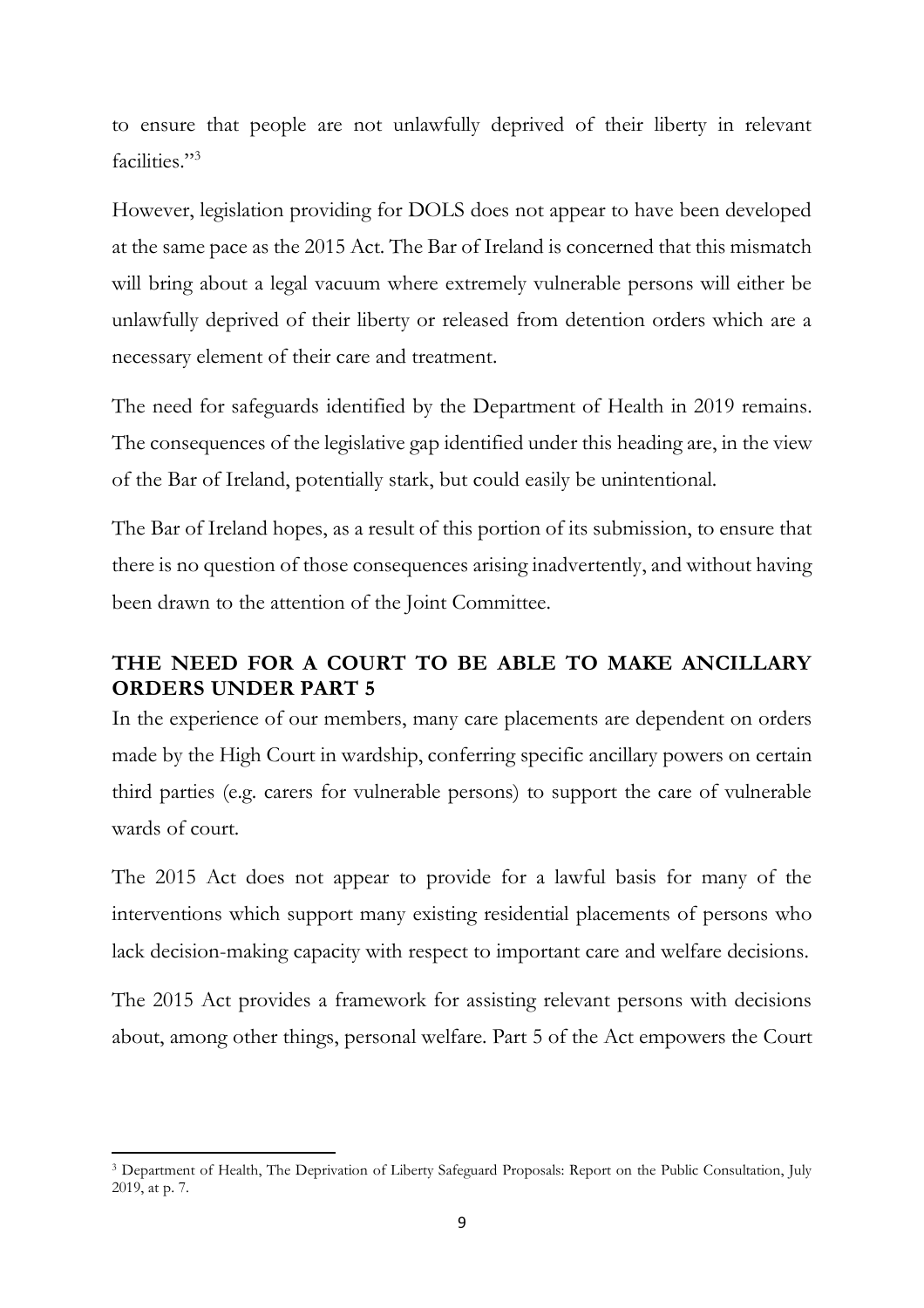and a Decision-Making Representative to make decisions on behalf of a relevant person in relation to those matters.

However, in certain cases, a decision or consent on behalf of a relevant person will not be sufficient to give effect to the Court's decided course of action. Additional orders conferring certain powers on third parties may also be necessary.

The Act appears already to recognise this in principle. S.38(8) provides that, "in making a decision-making order or decision-making representation order, the court shall make provision for such other matters as it considers appropriate, including - … the conferral of powers on a decision-making representative".

However, there does not appear to be any provision of the 2015 Act which would enable the Court to make orders empowering other relevant third parties to take necessary steps to support or give effect to a decision made by the Court or a decision-making representative in respect of the relevant person. Applications under Part 5 of the 2015 Act will fall under the jurisdiction of the Circuit Court, which will extend only as far as it is provided for in the Act. The Circuit Court does not have any inherent jurisdiction as its jurisdictions is prescribed and limited to the powers conferred upon it by Statute. Therefore, if the Circuit Court is to have power to enable third parties to give effect to the orders made, provision should be made for same.

If that is to happen, the Bar of Ireland suggests that the Joint Committee might recommend that the General Scheme include an amendment expanding this section to provide that the Court may confer powers on any other person or class of persons as it considers appropriate.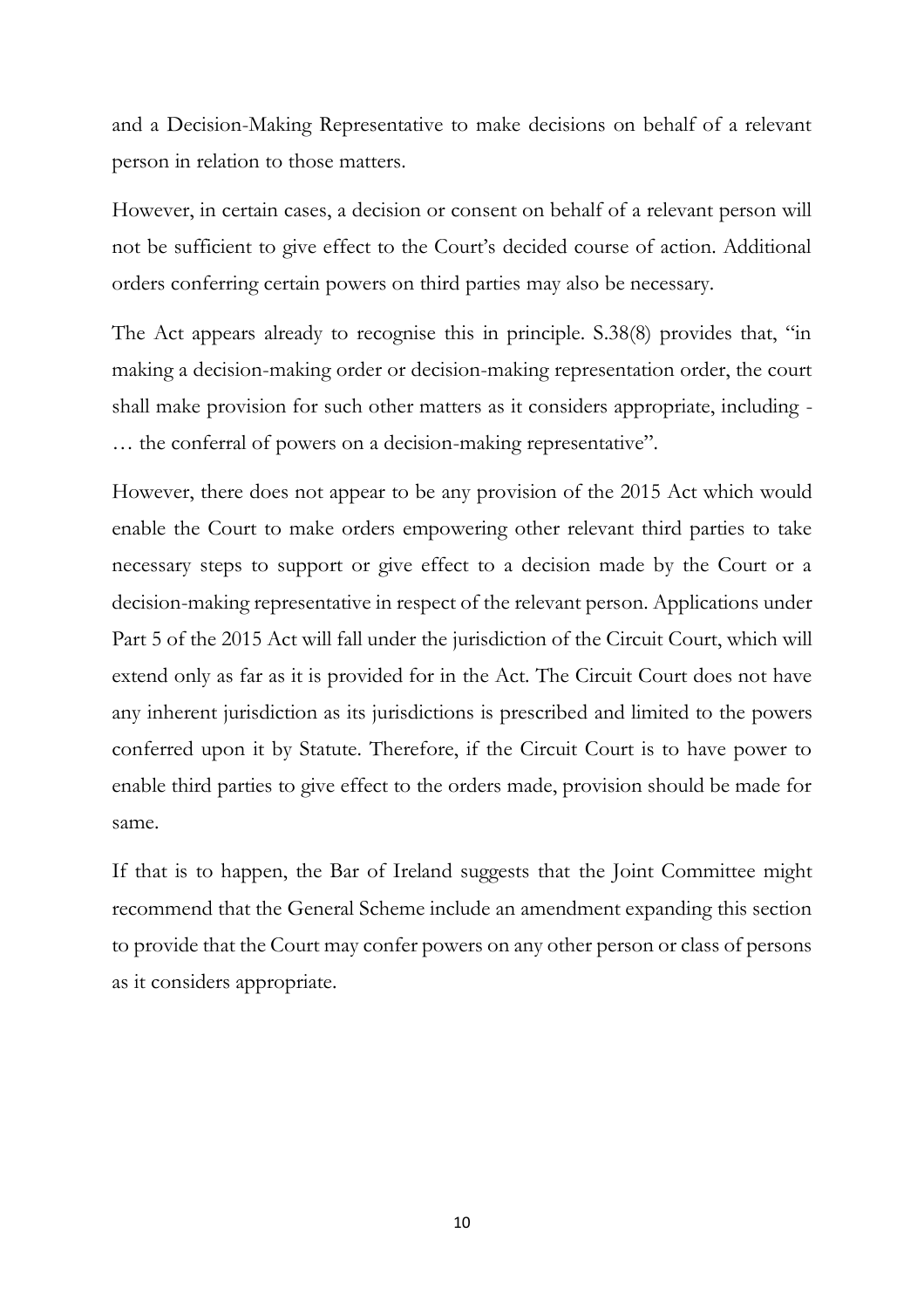### <span id="page-10-0"></span>**OTHER COMMENTS ABOUT 2021 BILL GENERAL SCHEME**

#### <span id="page-10-1"></span>**Head 23 - Amendment of section 36 of the Act of 2015**

<span id="page-10-2"></span>Parties exempted from requirement to make an *ex parte* application for permission to bring an application under Part 5

Head 23 will amend s.26(4) to add an attorney under the Powers of Attorney Act 1996, a cohabitant of the relevant person and an adult child of the relevant person to the list of parties permitted to make a Court application under Part 5 without having first made an *ex parte* application to the Court seeking permission to do so.

It appears likely that there will be significant implications in terms of additional legal costs, delay and increased use of limited court time/resources in requiring relevant State services (such as HSE social workers) to make an *ex parte* application to the Court to obtain permission to bring an application under Part 5 in relation to a relevant person. This appears to be a cumbersome process that could have a chilling effect on timely and appropriate action under the 2015 Act being taken by State agencies for the benefit of vulnerable adults, as well as increasing the cost to such agencies of such interventions.

The Committee should recommend that this Head be redrafted to amend s.23 to address this issue. One possibility would be to allow the Minister to add to the list of parties who are exempted from the requirement to be make an *ex parte* application. This will give greater flexibility to the Minister to respond to issues as they become apparent in the operation of the Act.

#### <span id="page-10-3"></span>Proceedings otherwise than in public

The Bar of Ireland welcomes the proposed deletion of s.36 (10)(b) of the 2015 Act, as proposed in Head 23. The proportionality of a blanket *in camera* rule is questionable and its constitutionality should also be the subject of fresh consideration considering the Supreme Court's decision in *Zalewski v An Adjudication Officer* [2021] IESC 24. Moreover, it brings intended future practice under the 2015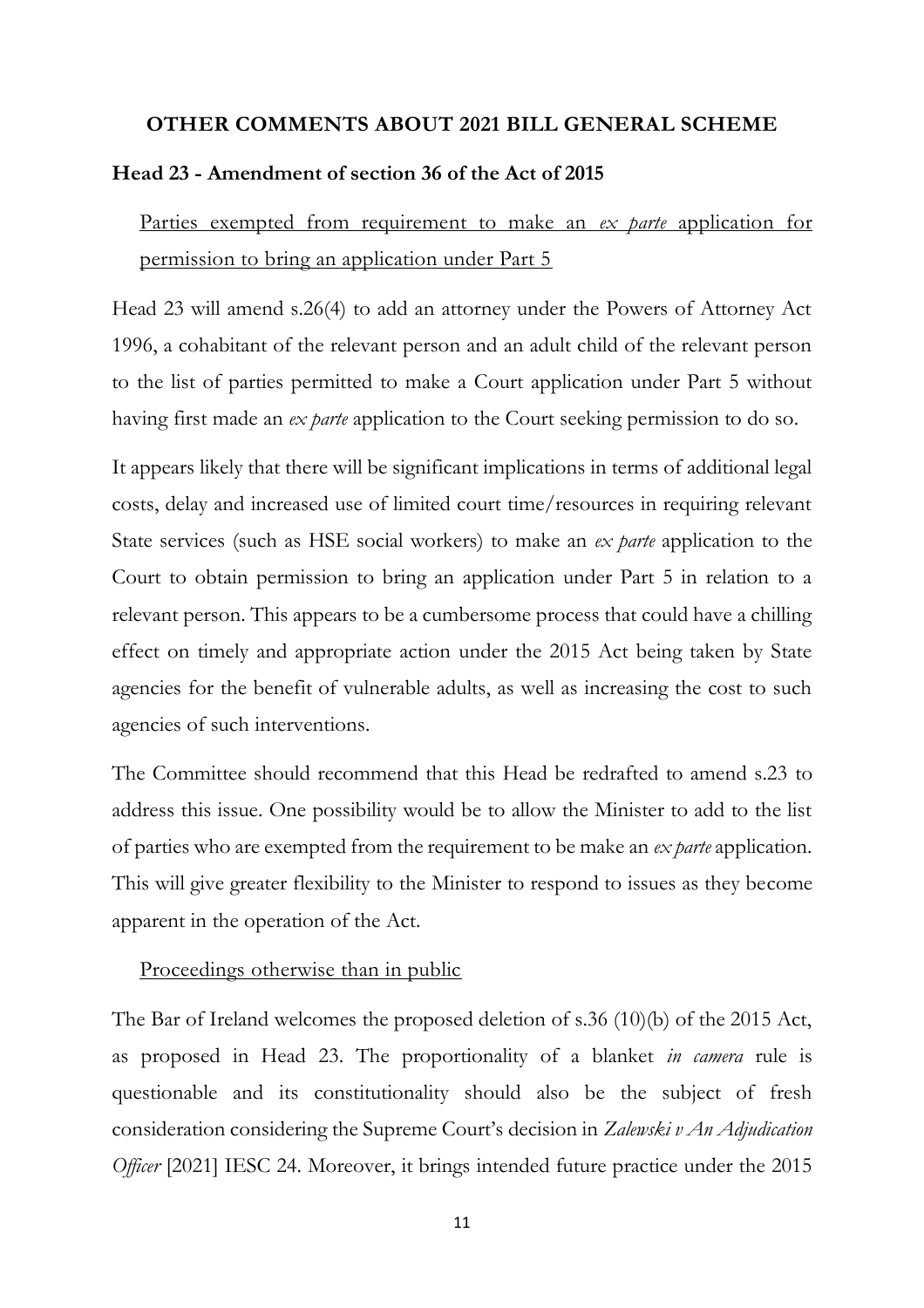Act into line with present practice in wardship, where cases are only exceptionally heard otherwise than in public.

The problems that can arise from an absolute and blanket imposition of the *in-camera*  rule became evident in the context of childcare hearings and these resulted in the establishment of the Child Care Law Reporting Project.<sup>4</sup>

The Bar of Ireland notes the following observations of Prof Mary Donnelly in this regard:

*"The in-camera requirement raises important issues. While there is an undoubted need to protect the privacy of the people in respect of whom applications are made, there is also a significant need for transparency and for justice to be seen to be done. Moreover, given (as discussed below) the very broad way in which the principles underpinning the ADMCA are formulated, there is a clear need for further clarification and for judicial guidance to be made available to those people, including healthcare professionals, who are dealing with the ADMCA in practice. In England and Wales, the relevant court—the Court of Protection—received a great deal of criticism in its early days because of its lack of transparency, and in 2014, the President of the Court issued Practice Guidance for increased transparency in the Court. This Guidance emphasised the publication of (anonymised) judgments as a source of guidance and transparency. It is essential both to the reputation of the courts and to the effective delivery of the ADMCA that a similar model is put into effect in respect of both Circuit and High Court judgments under the ADMCA."*<sup>5</sup> [footnotes omitted]

In addition, with no public reporting of any decisions or outcomes, the Bar of Ireland notes the potential for significant discrepancies to emerge in practice between different circuits now that the Circuit Court will be the court with jurisdiction for the majority of applications under the Act. Concerns for the privacy of persons affected by the Court process, may be addressed by proportionately

<sup>4</sup> Child Law Reporting Project, see more at[: https://www.childlawproject.ie/faqs/.](https://www.childlawproject.ie/faqs/)

<sup>5</sup> Mary Donnelly (2016) "The Assisted Decision-Making (Capacity) Act 2015: Implications for Healthcare Decision-Making" *Medico-Legal Journal of Ireland* 22(2), at p. 69.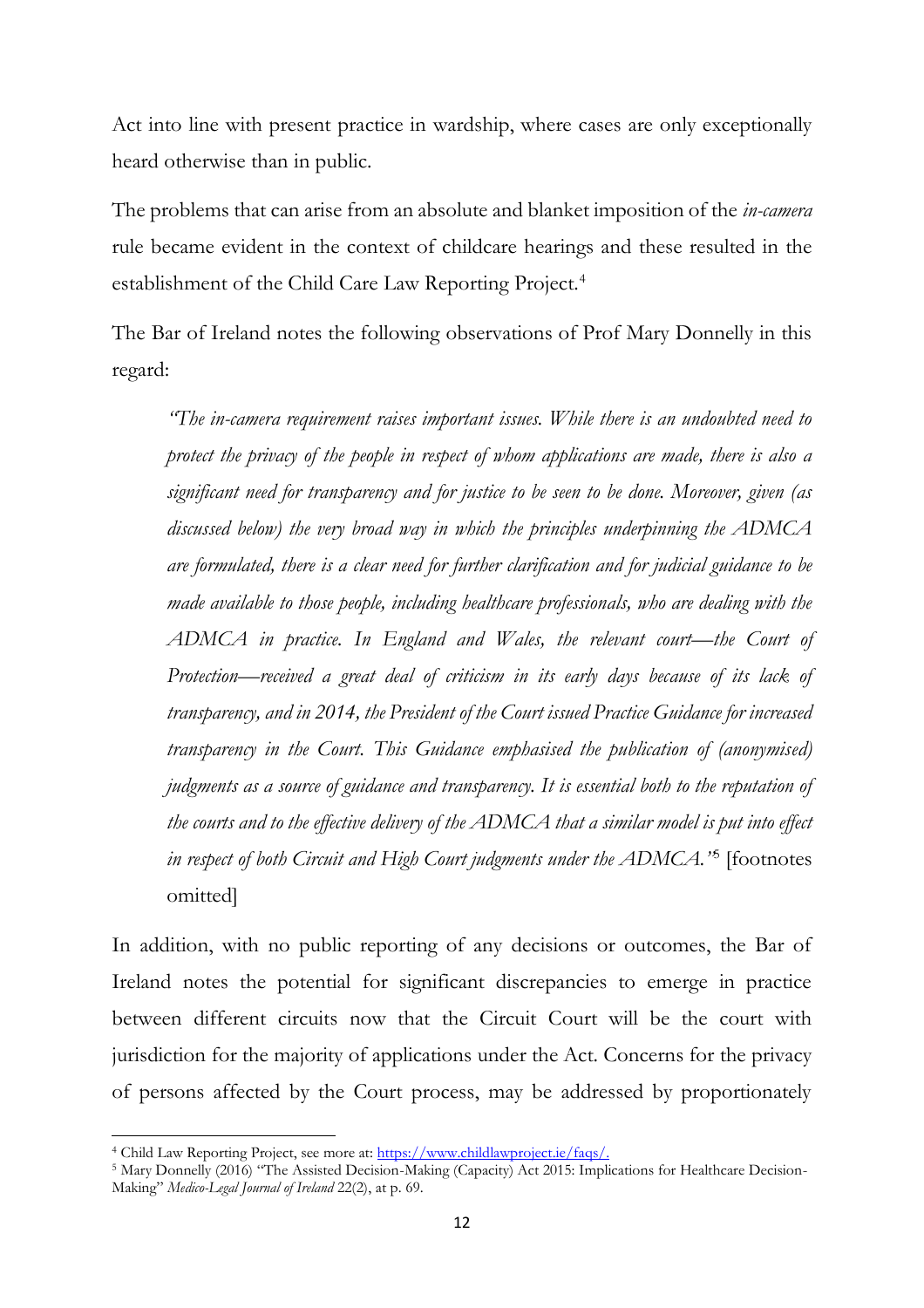framed anonymising orders framed in a manner which strike a balance between the individuals' rights, while facilitating transparency.

#### <span id="page-12-0"></span>**Head 32 - Amendment of section 54**

The correction of the disparity between the positions of relevant persons and current wards with respect to their representation contained in Head 32 is to be welcomed. Further, the proposed substitution of s.54(1) to remove the necessity for a ward of court to seek leave for review is a positive development. It makes matters more straight-forward for existing wards and should also assist to reduce legal costs, delay, and use of limited court time.

However, there appears to be an error in subsection 3A which refers to a Ward being assisted by a Court Friend where no legal practitioner is instructed. According to the explanatory note in this section, the purpose of this amendment is to allow a Ward to have the assistance of a Court friend. It is not clear how a legal representative would be entitled to take instructions from a Ward, nor is it clear why a Court friend would only be provided to a Ward where there was no legal practitioner. This section lacks clarity and should be amended.

#### <span id="page-12-1"></span>**Head 38 and 41 - Amendments to the Powers of Attorney provisions**

These amendments will remove the possibility for persons to confer authority to their attorneys to consent to or refuse treatment. The individual will be deprived of the opportunity to have a substituted decision maker where capacity is lost.

The Bar of Ireland is concerned that removal of this provision may deprive both the donor and care providers of certainty and clarity. The more information and decision making that is provided by a donor while he or she has capacity, the greater certainty there is. Many difficult wardship cases involve disputes between family members as to medical treatment of an incapacitous loved one. The enduring power of attorney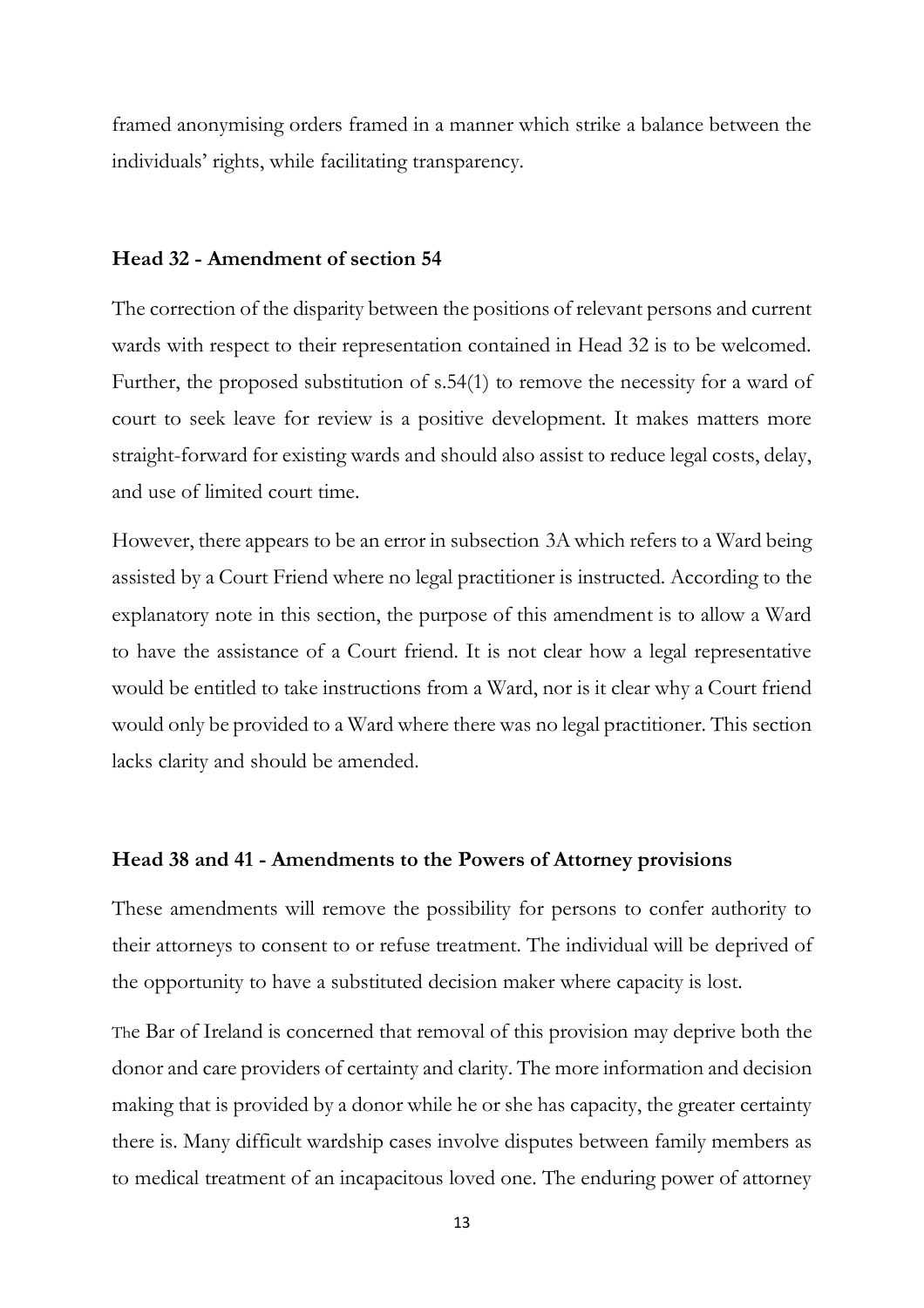has an opportunity to provide great clarity and protection for the capacitouslyexpressed will and preference of the donor and to offer an opportunity to avoid factual conflicts.

The Explanatory Note to Head 38 states that the purpose of the exclusion of treatment from EPAs is that treatment decisions will only be included in Advanced Healthcare Directives (AHD). The Bar of Ireland notes that AHDs do not have the same safeguards as EPAs. As the Act stands, AHDs will not require registration and there is no guidance concerning the drafting, executing, reviewing and safe keeping of such agreements. This creates a risk that the validity or form of these agreements will be more vulnerable to challenge than a corresponding power of attorney, which would be subject to these additional safeguards and widely used. The Bar of Ireland therefore submits that EPAs offer a greater opportunity to vindicate the will and preference of the donor and consideration should be given to the retention of treatment within their scope.

#### <span id="page-13-0"></span>**Head 72 - Amendment of section 139 of Act of 2015**

The Bar of Ireland welcomes the proposed amendment to s.139 of the Act in order to expand the entitlement of relevant persons to participate in hearings by providing expressly for a ward to have the right to be present in the wardship court when his or her capacity is being reviewed under Part 6 of the Act (Wards), and to place the ward on an equal footing with the relevant person in relation to court proceedings under the Act.

Our members, many of whom have extensive experience supporting vulnerable witnesses and litigants, work diligently to ensure the meaningful participation of vulnerable persons in wardship and inherent jurisdiction proceedings which concern them. Sometimes it has been necessary to insist on this entitlement to participate by reference to ECHR caselaw. The proposed insertion in Head 72 provides an accessible and clear domestic legislative basis for supporting this important right of